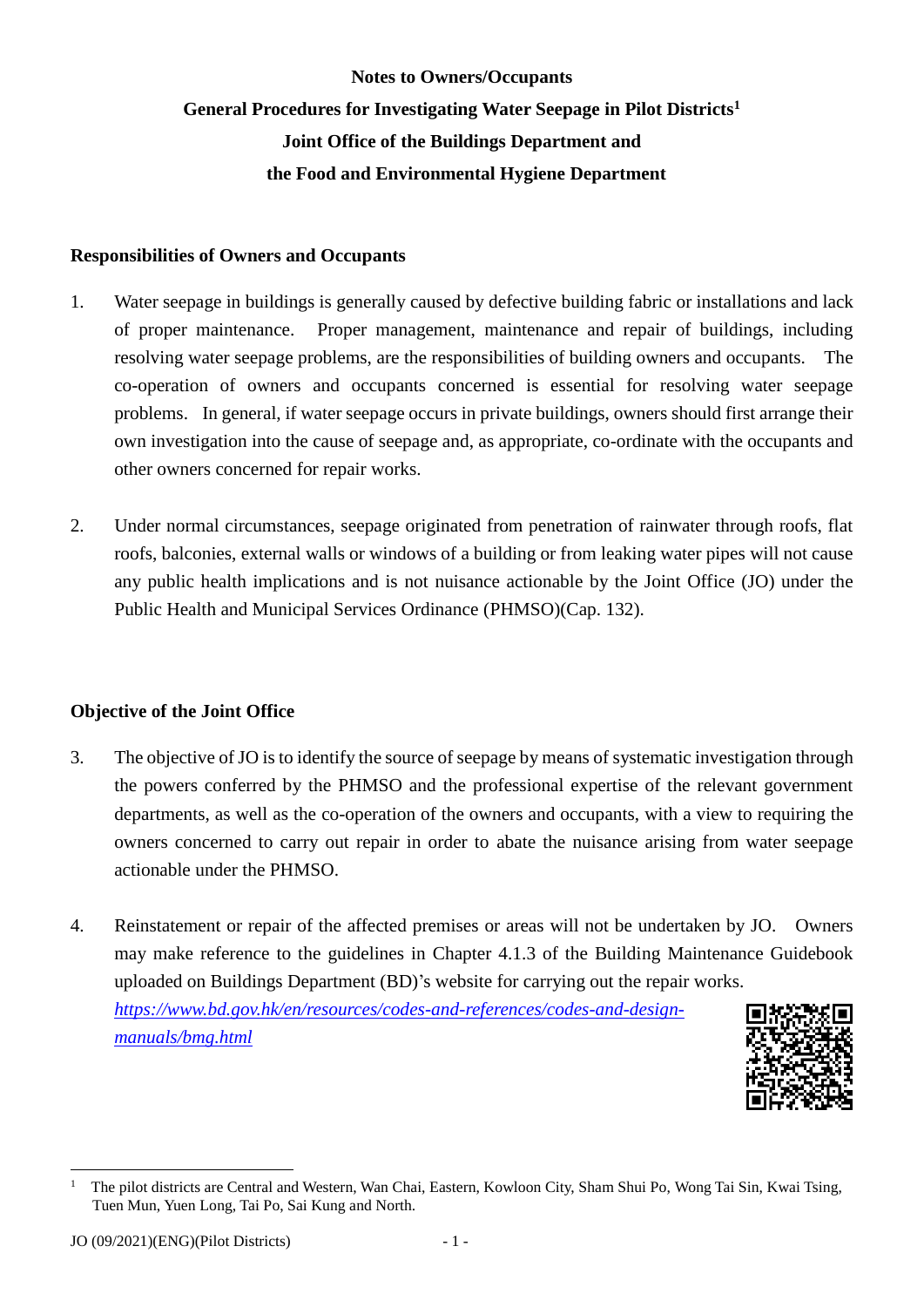#### **General Procedures**

- 5. Within 6 working days upon receipt of a report, JO staff will contact the informant to arrange an inspection to the affected premises. The informant should assist JO staff in arranging access to the affected premises or area, and remove any obstruction (e.g. false ceiling, personal belongings, etc.) that tends to conceal the seepage location in order to facilitate investigation.
- 6. If water seepage nuisance is identified, JO staff will carry out investigation and non-destructive tests identify the source of seepage. For simple and straightforward cases with the co-operation of the owners and occupants concerned, JO normally will complete the investigation and tests and inform the informant of the outcome within 90 working days. If the investigation cannot be completed systematically at the premises suspected to have caused the seepage (suspected premises) so as to within 90 working days, JO will notify the informant of the investigation progress.
- 7. In the case that access to the suspected premises for investigation is denied, JO may apply for a warrant to effect entry into premises from the Court in order to proceed with the investigation and tests.
- 8. If the source of seepage causing nuisance is identified during the investigation, JO will issue a nuisance notice to the person concerned under the PHMSO, requiring the abatement of nuisance within a specified period of time. JO will instigate prosecution against non-compliance with the nuisance notice.
- 9. If the seepage becomes mild or improves significantly during investigation or the source of seepage cannot be identified after tests, the investigation of JO will cease. If there is no substantive evidence to prove any contravention of the provisions of the PHMSO, JO will have no legal basis to take any enforcement action.
- 10. If building / drainage pipe defects or wastage of water<sup>2</sup> caused by a defective water supply pipe is found during the investigation, JO will refer the case to BD or the Water Supplies Department (WSD), for follow-up and enforcement action in accordance with the Buildings Ordinance (Cap. 123) or the Waterworks Ordinance (Cap. 102) respectively.

1

 2 wastage of water. WSD will not intervene in a private dispute arising from a mild water seepage nuisance where there is no evidence of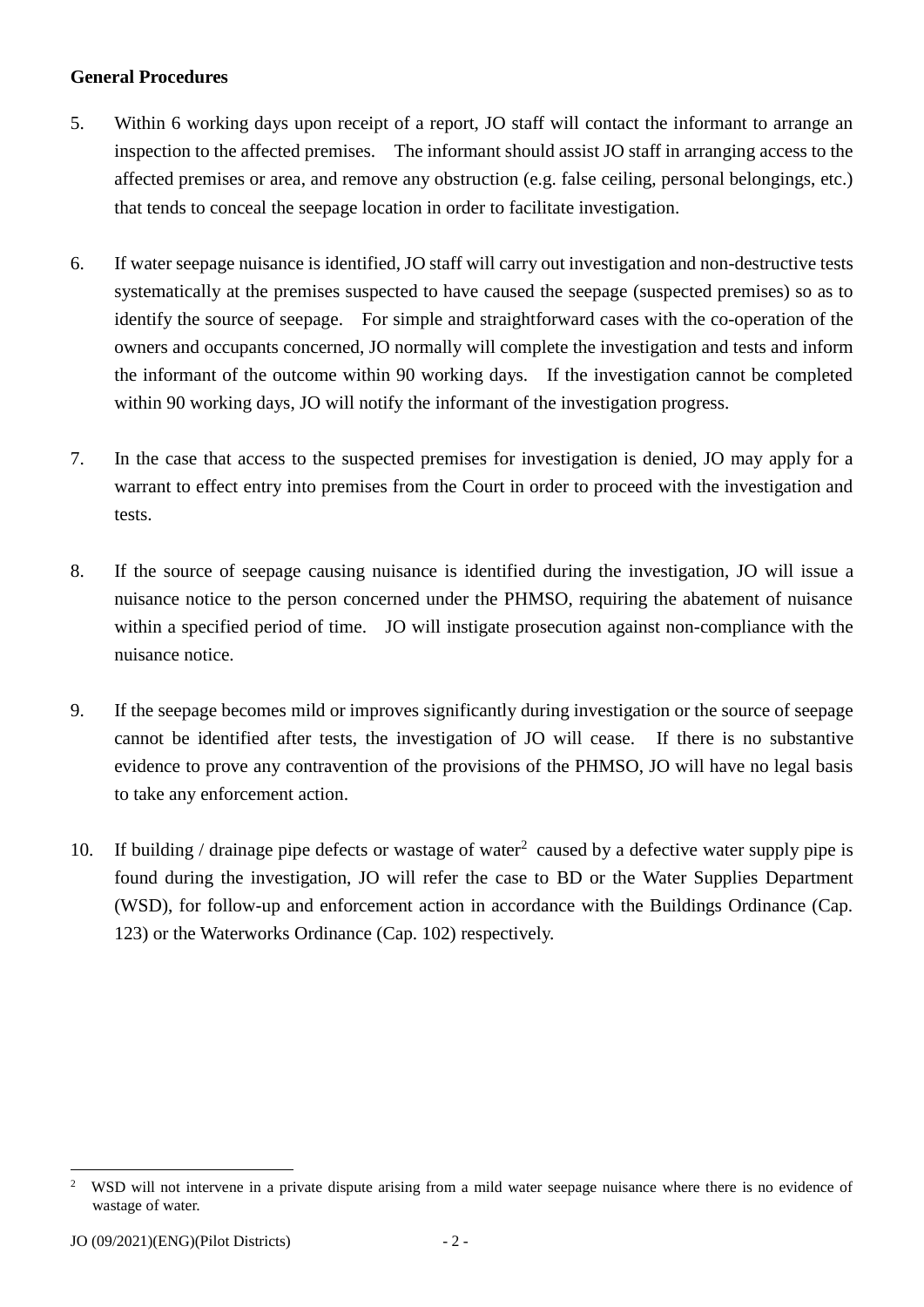#### **Investigating Water Seepage Problems**

11. In general, water seepage investigation will be conducted in 3 stages.

### *Stage I – Confirmation of Water Seepage Condition (by JO staff)*

 12. JO staff will visit the informant's premises to record the condition of the seepage location and other relevant information. If the moisture content of the seepage area is found equal to or exceeding  $35\%$ <sup>3</sup> and the seepage problem is suspected to have been caused by other premises, Stage II – Initial Investigation will be carried out.

#### *Stage II – Initial Investigation (normally by JO staff)*

13. One or several of the following tests will be conducted, depending on the circumstances of the case:

| <b>Test method</b>                 | <b>Test location</b> | <b>Premises involved</b> | Time required <sup>4</sup> |  |
|------------------------------------|----------------------|--------------------------|----------------------------|--|
| <b>Moisture Content</b>            | Wall surface/ceiling | Informant's premises     | About 0.5 hour             |  |
| Monitoring (using                  |                      |                          |                            |  |
| moisture meter)                    |                      |                          |                            |  |
| Colour Water Test <sup>5</sup>     |                      |                          |                            |  |
| (using colour water <sup>6</sup> ) | Drainage outlet      | Suspected premises       | About 1 hour               |  |
| <b>Reversible Pressure</b>         | Water supply pipe    | Suspected premises and   |                            |  |
| $Test^7$                           | and seepage area     | informant's premises     | About 3 to 5 hours         |  |

 14. Normally, JO staff will visit the premises concerned once or twice for investigation and tests. For complicated cases (e.g. involving several bathrooms or seepage locations), multiple visits to the informant's premises and the suspected premises may be required for investigation, tests, reviews the source of seepage cannot be identified, JO will proceed to Stage III – Professional Investigation. of test results or monitoring any changes in the seepage condition. If a case is so complicated that

<sup>1</sup>  $\overline{3}$ 

 $\overline{4}$ 

 $\overline{5}$ any seepage of colour water. JO will not investigate water seepage reports with moisture content below 35%.<br>Time required for each test may vary according to site condition.<br>Colour water will be poured into the drainage outlets. The seepage area in th

<sup>6</sup> water outside the testing areas. Appropriate precautionary measures will be taken according to site circumstances and needs to avoid spillage of colour

 $\overline{7}$  water dripping or moisture content will first be recorded. Then, the water supply mains at the suspected premises will be turned off and all taps will be turned on to drain off the water and release the pressure inside the pipes. The change in water dripping or moisture content will be monitored and recorded afterwards. The water supply mains at the suspected premises will then be turned on and all taps will be turned off to resume the pressure inside the pipes. The change in water dripping or moisture content will then be monitored and recorded again. Applicable to suspected leakage from water supply pipes and continuous water dripping in the seepage area. The rate of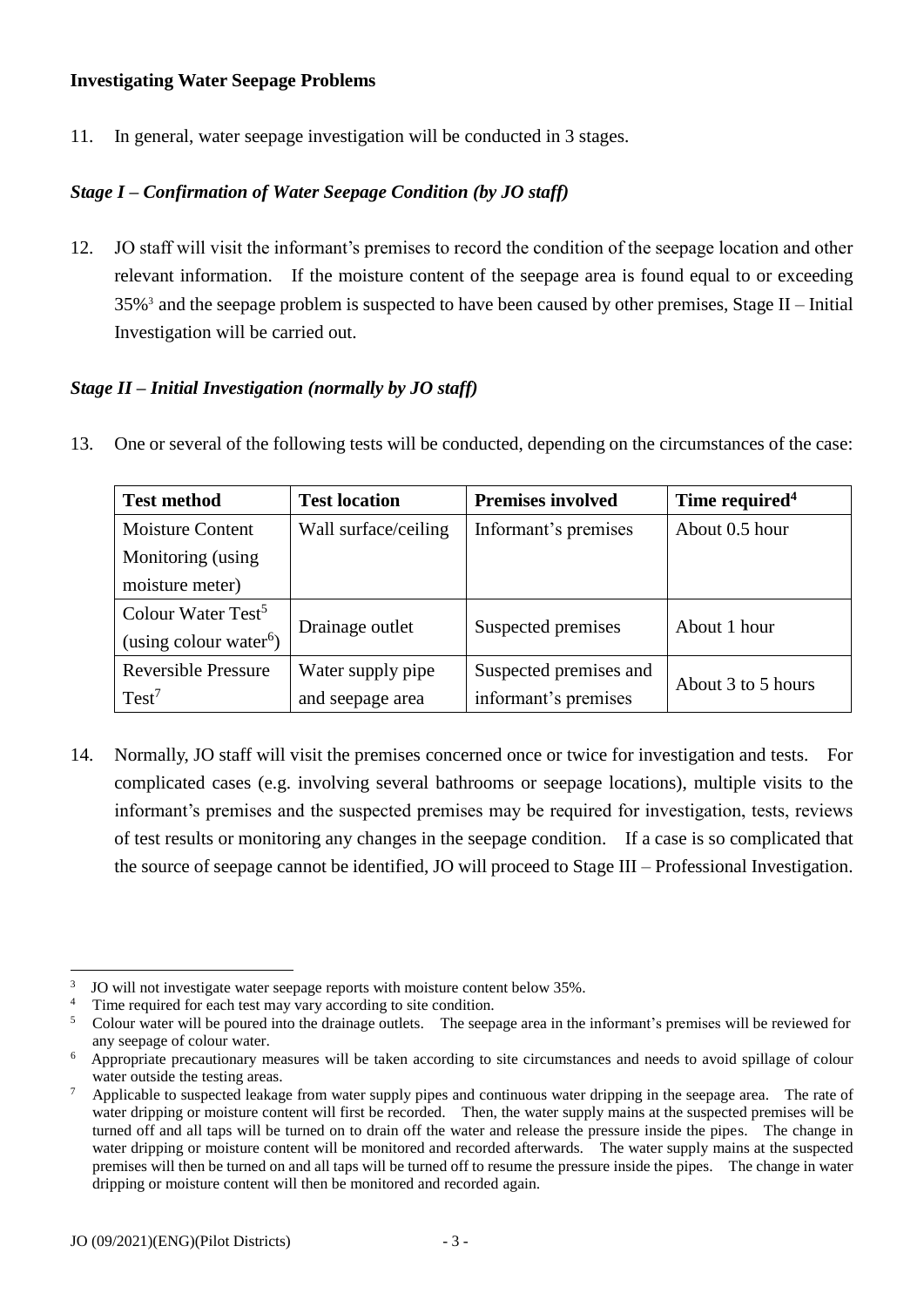## *Stage III – Professional Investigation (normally by JO's consultants)*

<span id="page-3-0"></span>

| <b>Test method</b>                  | <b>Test location</b>   | <b>Premises involved</b> | Time required <sup>8</sup> |
|-------------------------------------|------------------------|--------------------------|----------------------------|
| Moisture Content                    | Wall surface/ceiling   | Informant's premises     | About 0.5 hour             |
| Monitoring (using                   |                        |                          |                            |
| moisture meter)                     |                        |                          |                            |
| Ponding Test for Floor <sup>9</sup> | Floor slab of          | Suspected premises       | About 1 to 2               |
| (using colour water $^{10}$ )       | bathroom/shower        |                          | hours                      |
|                                     | compartment/kitchen    |                          |                            |
| Spray Test for Wall <sup>11</sup>   | Wall surface of bath   | Suspected premises       | About 15 minutes           |
| (using colour water $^{10}$ )       | tub/shower tray/shower |                          |                            |
|                                     | compartment            |                          |                            |
| <b>Reversible Pressure</b>          | Water supply pipe and  | Suspected premises       | About 3 to 5               |
| Test (if not carried out            | seepage area           | and informant's          | hours                      |
| in Stage II)                        |                        | premises                 |                            |
| <b>Infrared</b>                     | Seepage area (normally | Informant's premises     | About 0.5 hour             |
| Thermography <sup>12</sup>          | for ceiling)           |                          |                            |
| Microwave                           | Seepage area (normally | Informant's premises     | About 2 to 4               |
| Tomography <sup>13</sup>            | for ceiling)           |                          | hours                      |

15. One or several of the following tests will be conducted, depending on the circumstances of the case:

- 16. Normally, JO's consultants will visit the premises concerned once or twice for investigation and visits to the informant's premises and the suspected premises may be required for investigation, tests, tests. For complicated cases (e.g. involving several bathrooms or seepage locations), multiple reviews of test results or monitoring any changes in the seepage condition.
- 17. Before the visit, JO will issue a letter to inform the occupants of the premises concerned of the appointment of the consultant, the names and contact telephone numbers of the staff of JO and the consultant, and a sample of the consultant's staff card issued by JO. When visiting the premises

<sup>1</sup> 8

 clear water after the test. Upon completion of the test, the seepage area in the informant's premises will be reviewed for any seepage of colour water. Time required for each test may vary according to site condition.<br>The drainage outlet will be plugged before the test. The test area will be flooded with colour water and cleaned with

any seepage of colour water.<br><sup>10</sup> Appropriate precautionary measures will be taken according to site circumstances and needs to avoid spillage of colour water outside the testing areas.

water outside the testing areas.<br><sup>11</sup> Colour water will be sprayed on the walls of bath tub, shower tray or shower compartment. Upon completion of the test, the seepage area in the informant's premises will be reviewed for any seepage of colour water.

the seepage area in the informant's premises will be reviewed for any seepage of colour water.<br><sup>12</sup> If the site circumstances are considered suitable, infrared thermographic imagers may be used to record infrared images of the seepage areas for investigating the location and extent of seepage.

 $13$  referenced moisture content data of the sub-layers of the concrete floor slab for analysing the source of seepage. However, the test cannot be effectively applied under some circumstances such as cases involving ceilings with concrete spalling, blockage by pipes or other facilities, ceilings with tile finishes, etc. If the site circumstances are considered suitable, microwave moisture sensing device may be used to measure the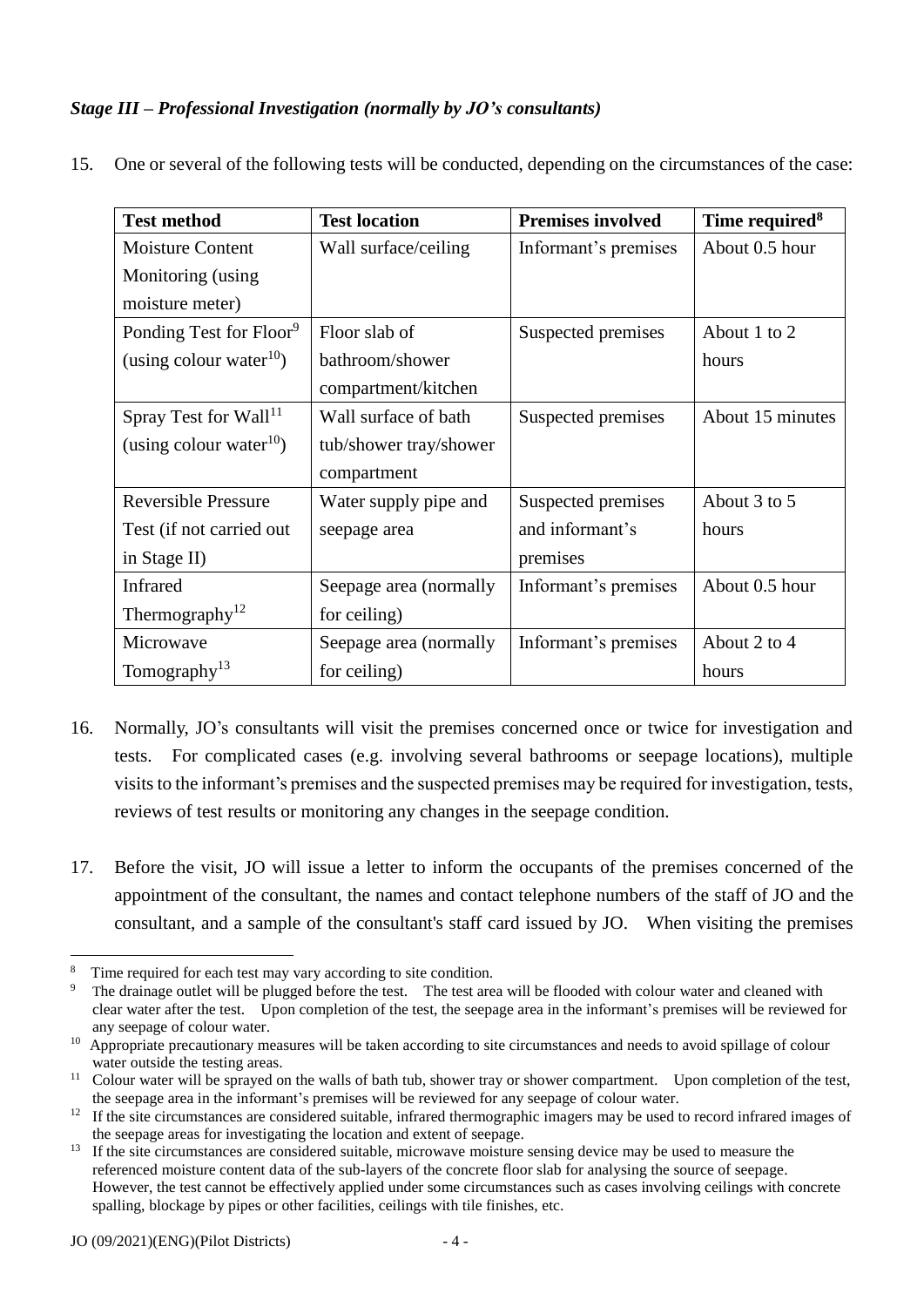concerned, the consultant's staff should bring along their staff cards for identification and verification by the public. The public may also contact JO and the consultant to verify the identification of the consultant's staff

identification of the consultant's staff.<br>Names and contact telephone numbers of consultants employed by JO for water seepage investigation can be downloaded from the website below:

*[https://www.bd.gov.hk/doc/en/resources/faq/Water\\_Seepage\\_Problem\\_](https://www.bd.gov.hk/doc/en/resources/faq/Water_Seepage_Problem_Consultants_List_e.pdf)  [Consultants\\_List\\_e.pdf](https://www.bd.gov.hk/doc/en/resources/faq/Water_Seepage_Problem_Consultants_List_e.pdf)* 

# **Request for Copy of Investigation Report**

 18. If the owners concerned wish to obtain a copy of the water seepage investigation report, request may be made under the Code on Access to Information. The applicant should submit an application form to JO through mail or facsimile. The application form can be downloaded from the website below:

*<https://www.access.gov.hk/filemanager/content/howtomakeinfo/ati.pdf>*

 The addresses and facsimile numbers of JO are available at the Food and Environmental Hygiene Department (FEHD)'s website below:

*[https://www.fehd.gov.hk/english/comments/joint\\_offices.html](https://www.fehd.gov.hk/english/comments/joint_offices.html)* 

 For obtaining a copy of Stage I and II investigation report, the photocopying charges are listed on the FEHD's webpage below:

*[https://www.fehd.gov.hk/english/department/code\\_on\\_access\\_info\\_proce.html](https://www.fehd.gov.hk/english/department/code_on_access_info_proce.html)* 

 For obtaining a copy of Stage III investigation report, the photocopying charges are listed on BD's webpage below:

 $-5-$ 

*[https://www.bd.gov.hk/en/resources/request-for-information/index\\_fees.html](https://www.bd.gov.hk/en/resources/request-for-information/index_fees.html)* 







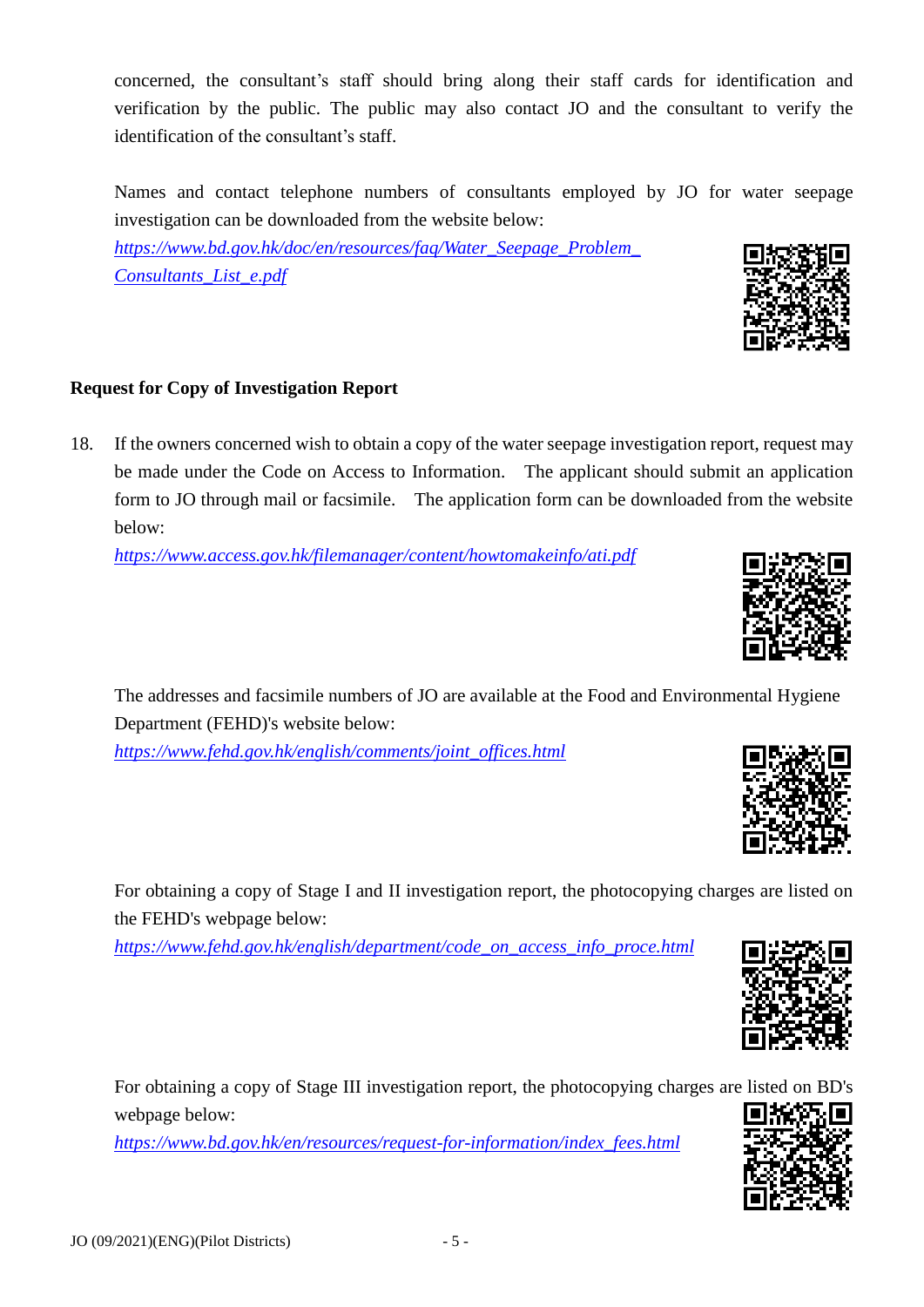1

#### **Resolving Seepage Problems by Owners**

 19. Apart from seeking assistance from JO, owners or occupants may cooperate among each other to engage professionals/consultants for carrying out investigation to identify the source of seepage and problems. conducting necessary repair works to resolve the water seepage problems. Consultants/professionals are available in the market to provide services for investigating and resolving water seepage problems. The following hyperlinks are provided by the Hong Kong Institute of Surveyors (HKIS)<sup>14</sup>:

List of Experts and Consultancy Firms providing Advice on Water Seepage Problems: *[https://www.hkis.org.hk/hkis/general/bsd/companylist/BS%20Company%](https://www.hkis.org.hk/hkis/general/bsd/companylist/BS%20Company%20List202206_11.pdf)  [20List202206\\_11.pdf](https://www.hkis.org.hk/hkis/general/bsd/companylist/BS%20Company%20List202206_11.pdf)* 

 [List of Experts on Water Seepage Investigation:](http://www.hkis.org.hk/bsd/en/about_bsd_list_of_experts2.php) *<https://www.hkis.org.hk/en/experts.html?category=1>*

- 20. If water seepage problems involve the water supply system, owners may appoint a plumber licensed under the Waterworks Regulations (Cap. 102A) for checking the system and carrying out the necessary repair works. The Licensed Plumber Directory is available on WSD's webpage below: *<http://www.wsd.gov.hk/en/plumbing-engineering/licensed-plumbers/index.html>*
- 21. If necessary, owners may consider mediation or seeking legal advice on instigation of civil action as an alternative dispute resolution mechanism for resolving water seepage problems. Owners may also consider approaching the [Hong Kong International Arbitration Centre](http://hkiac.org/) (tel: 2525 2381) to assist in mediation.





 any matters regarding the lists, the HKIS should be contacted. The lists are compiled, maintained and provided by HKIS. JO plays no part in the compilation of the lists and shall not be responsible for any inaccuracies in the lists nor any errors/incomplete information nor any loss or damage whatsoever arising out of or in connection with any information or the performance of the service providers in the lists. The service providers in the lists should neither be regarded as endorsed or recommended by JO nor implied that JO promotes their business. <sup>14</sup> Owners are responsible for making their own assessment of the information in the lists. Should there be any queries on